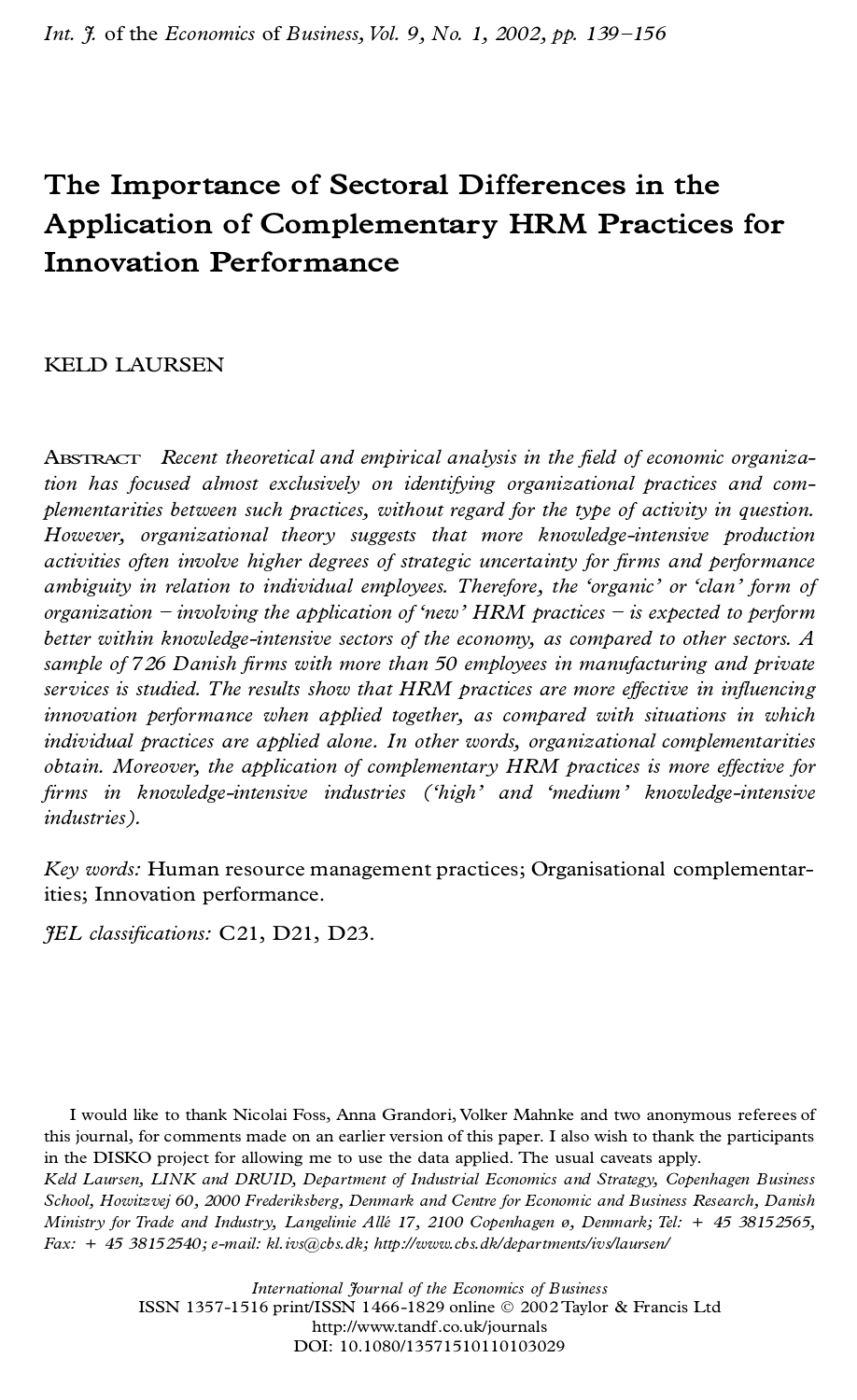## **1. Introduction**

This paper is concerned with the impact of complementary human resource management (HRM) practices on innovation performance. Given the close connection between knowledge possessed by the personnel of the firm and the products and services obtainable from the firm (Penrose,1959), it is uncontroversial that a firm's ability to produce new products and other aspects of performance are inextricably linked to how it organizes its human resources. Nevertheless, despite the widely held belief in the importance of managing knowledge and learning through human resource practices, their performance implications remain assumed rather than empirically corroborated. First, while recent research suggests that consistency among practices matters for firm-level performance, supporting evidence is sparse, and in many cases limited to particular industries (e.g., Arthur, 1994; MacDuffie, 1995; Ichniowski *et al*., 1997; Mendelson and Pillai, 1999). Second, with a few exceptions (e.g., Arthur, 1994; Huselid, 1995; MacDuffie, 1995; Ichniowski *et al*., 1997), the effect of HRM practices has been examined on an individual work practice basis. However, if Edgeworth complementarities obtain (i.e. doing more of one thing increases the returns of doing [more of] other things) the effectiveness of HRM practices will be greater, when such practices are applied in systems rather than when they are used alone. Therefore, such complementarity effects should be considered in the analysis. Third, theoretical analysis has focussed almost exclusively on identifying organizational practices and complementarities between such practices, invariant to the type of activity in question (e.g., Milgrom and Roberts, 1995). Finally, the assumption of sectoral invariance also applies to a number of empirical studies (e.g., Huselid, 1995; Michie and Sheehan, 1999; Laursen and Foss, 2002). Yet, while it might be obvious that, for example, an electronics firm will benefit from the application of formal HRM practices, it is not obvious that a smaller construction firm will gain (equally) from applying such practices. Hence, the empirical research of this paper is devoted to the more detailed unfolding of sectoral regularities in the effect of HRM practice com plementarities on innovation performance, across an entire economy.

An empirical model of firm's ability to innovate is estimated, using data from a Danish survey of 1900 business firms (in manufacturing and services) conducted in 1996. The survey aimed at tracing the relationship between technical and organizational innovation. The survey data have subsequently been linked to Statistics Denmark's register data. In the attempt to estimate the effect of the application of HRM practices  $-\$  and complementarities among them  $-\$  firm size and linkages to users or suppliers are controlled for. The effect of three HRM variables (`team work', `delegation of decision rights' and `performance related pay') both individually (`the direct HRM effect') and when applied in systems (`the HRM complementarity effect') is examined. Given the expectation with respect to important differences in the effect of the HRM practices on performance, the model is estimated while allowing for varying parameters at the level of three broad sectoral categories of firms.

The paper is structured as follows. First, the theoretical link between the application of HRM practices and innovation performance is discussed (Section 2). Second, an empirical model is proposed and subsequently tested (Section 3). Section 4 concludes and draws some implications for future theoretical and empirical work.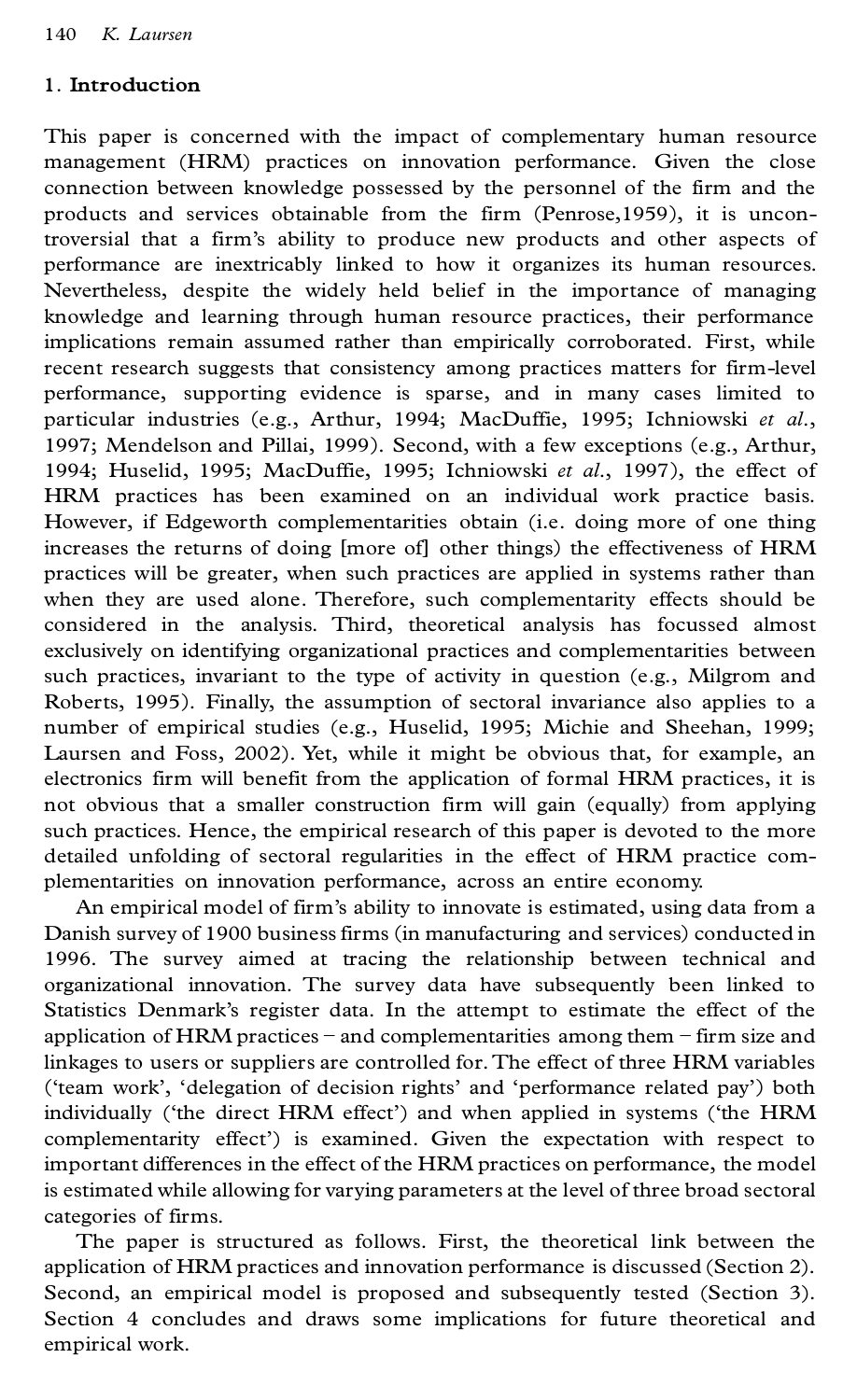## **2. Theoretical Considerations**

`New HRM practices' is the overall label put on a host of contemporary changes in the organization of the employment relation, referring to team-based organization, continuous (often team-based) learning, decentralization of decision rights and incentives, emphasis on internal knowledge dissemination, etc. At the same time it should be noted that other types of practices, such as for instance, recruiting, training or career paths, are disregarded in the present analysis.While there may be strong financial performance effects, productivity effects and flexibility advantages of such new HRM practices(Huselid, 1995; Ichniowski*et al*., 1997; Mendelsonand Pillai, 1999), the main emphasis of this paper is on the impact on innovation performance, and in particular on product innovation.<sup>1</sup> This section will first lay out, in general terms, some of the links between the application of new HRM practices and innovation performance. Second, it will be argued that such practices are more effective with respect to performance, when implemented in knowledgeintensive firms.

## *The Role of New HRM Practices for Innovation*

New HRM practices can be conducive to innovative activity for at least three types of reasons: (1) the application of HRM practices may increase the level of decentralization, and such an environment may better allow for the discovery and utilization of local knowledge in the organization; (2) team practices, involving jobrotation are likely to provide coordination advantages in the sense that engineers(or `workers') perform several tasks and therefore understand the technological problems of colleagues better; and (3) teams often bring together knowledge and skills which  $-$  prior to the introduction of teams  $-$  existed separately, potentially resulting in incremental process and product improvements.

With regard to point (1), a notable feature of many new HRM practices is that they increase the decentralization process with respect to innovations/improvements, in the sense that problem-solving rights are delegated to the shop-floor. Accomplished in the right way, this amounts to delegating rights in such a way that they are co-located with the pertinent knowledge, much of which is inherently tacit. In other words, increased delegation may better allow for the discovery and utilization of local knowledge in the organization, particularly when there are incentives in place that foster such discovery (Hayek, 1948; Jensen and Meckling, 1992).The increased use of teams, which is an important componentin the package of new HRM practices, also means that better use can be made of local knowledge, leading to improvements in processes and perhaps also to minor product improvements. Indeed, it is exactly for those reasons that Itoh (1994b) argues that the existence of Japanese incremental and continuous process innovations depend on the co-location of the relevant problems with the appropriate decision rights, at the team level, combined with appropriate pecuniary (typically in the form of performance-pay at the supra-individual level) and non-pecuniary incentives (typically in the form of long-term employment contracts and promotion schemes). Nevertheless, it should be pointed out that the inherent incentive-problem in introducing teams (that is, inputs, outputs and behaviour are not easily gauged and fairly rewarded) is somewhat mitigated since team-work involving job-rotation (within the team), is likely to facilitate monitoring and sanctioning among the members (Itoh, 1993).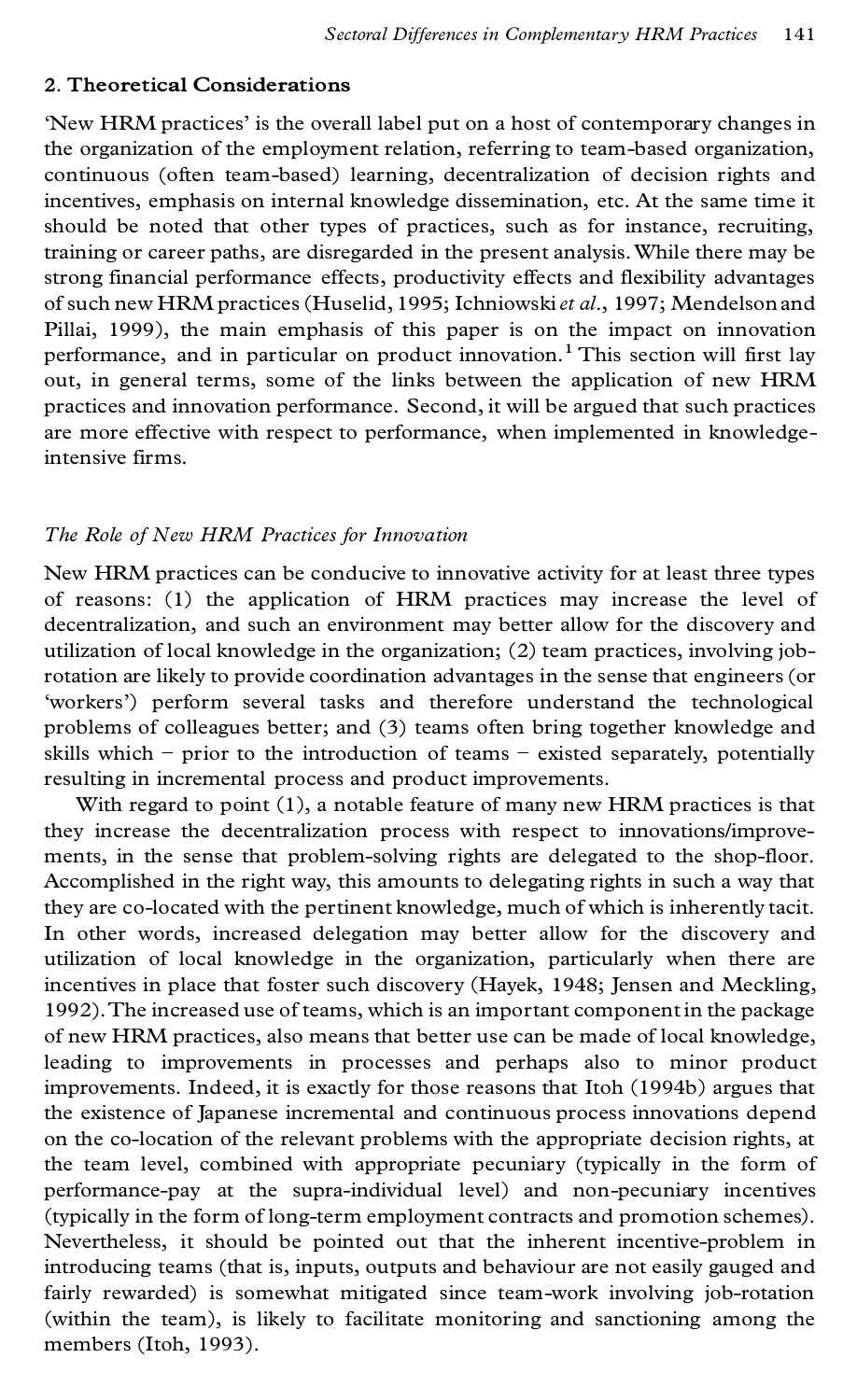As stated in point (2) above, if team-work/research involves participants performing more than one task, then coordination between the tasks is likely to become easier. Because the agents work jointly on all tasks, they will be able  $-$  at least to some degree - to share knowledge and information and to adjust their activities without a central unit (Itoh, 1994a). Then, if lateral communication (for example between engineers) has some advantages over centralized, vertical coordination, such a team-based organizational set-up will be superior.If engineers, for example, tend to have better information about their (local) tasks, lateral communication may have an advantage in utilizing such information, provided that communication is costly (Bolton and Farrell, 1990). It should be pointed out, however, that this coordination effect is to be measured against the negative effect due to the loss of specialization gains with respect to each individual task.

With respect to point (3), teams can do something more than to support local knowledge and to enhance coordination between tasks, since teams are often composed of different human resource inputs. In other words, teams often bring together knowledge that hitherto existed separately, potentially resulting in nontrivial process improvements, when teams are on the shop-floor or result in `new combinations' that lead to novel products (Schumpeter, 1912/1934) when teams are used in product development departments. Generally, increased knowledge diffusion, for example, through job rotation, and increased information dissemination, for example, through IT, may also be expected to provide a positive contribution to the firm's innovation performance  $-$  for obvious reasons. In the context of product development, Aoki (1990) suggests that the use of team-work involving job-rotation, increases the interaction between the different key actors in various successive stages of product development. Since processes of product development are characterized by various feedback loops between the `phases' (Kline and Rosenberg, 1986), job-rotation among different engineering offices, as well as between engineering jobs and supervisory jobs at the factory, facilitates the knowledge sharing needed for horizontal coordination among the different phases of development.

Thus, there are reasons to expect that the adoption of new HRM practices leads to better innovation performance. Arguably, the adoption of a single such practice may provide a contribution to innovative performance. For example, rewarding shop-floor employees for minor process improvements is likely to increase such incremental innovation activity, more or less regardless of the specific firm in which the reward system is implemented. However, other practices may not be expected to have significant impact on innovation performance, if implemented in isolation. At least to the extent that implementing new HRM practices is associated with extra effort or with disutility of changing to new routines, etc., employees will have to be somehow compensated. Thus, we would expect many new HRM practices to work well (in terms of both profits and innovation performance ) only if accompanied with new, typically more incentive-based, remuneration schemes. In general and on a priori grounds, new HRM practices should be expected to be most conducive to innovation performance when adopted, not in isolation, but as a system of mutually reinforcing practices. The complementary nature of many of the elements of formal and informal organizational structure has been examined in an emerging important literature in organizational economics (notably Milgrom and Roberts, 1990; Aoki and Dore, 1994; Milgrom and Roberts, 1995; Holmström and Roberts, 1998). The arguments in favour of this are relatively straightforward. For example, when team-based HRM practices such as interdisciplinary work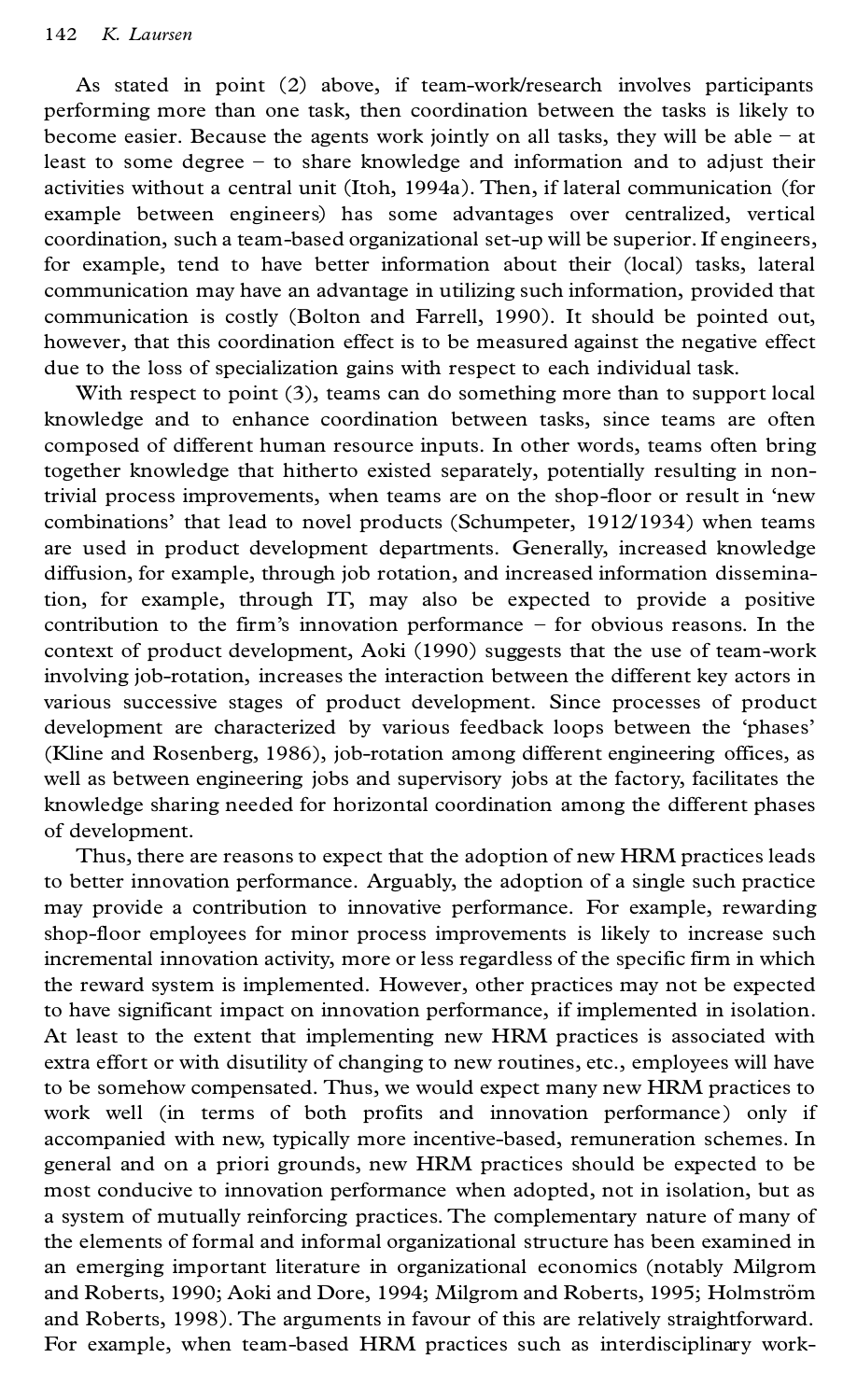groups and quality circles are used, without at the same time allocating the appropriate decision rights down to the team level, team-based practices are not likely to be effective in influencing performance (Cohen and Bailey, 1995; Lawler, Mohrman and Ledford Jr, 1995). Moreover, all such practices are likely to be complements to various incentive-based remuneration schemes(in particular when based on team or firm performance ), profit sharing arrangements, and promotion schemes (Zenger and Hesterly, 1997).

## *Sectoral Differences in the Effectiveness of New HRM Practices*

While the previous section pointed to the general observation that complementary HRM practices are likely to enhance innovative activity, it is unlikely that such practices are equally effective across different sectors of economic activity. In this respect, we know from the literature on the economics of technological innovation that the mode (according to the dominant source of knowledge input) and level (in terms of the innovation frequency) of innovation tend to follow broad sectoral regularities, in the sense that `typical' firms can be identified for broader categories of economic activity (Pavitt, 1984). Although it is intuitively appealing that different economic activities should be governed in different ways, it is not obvious how such (different) activities should be governed in terms of the organizational structure and related HRM practices. However, the so-called contingency theories from the organizational literature can be of assistance, as a starting point for bridging this gap. One such contingency approach has been advanced by William Ouchi (e.g., 1980). Ouchi takes as his starting point the transactions cost approach and identifies the conditions which give rise to the cost of exchanges between individuals, namely goal incongruence and performance ambiguity. Performance ambiguity has to do with how easily inputs and outputs of the production process are measured. If inputs and outputs are not easily measured  $-$  for instance if both factors of production as well as outputs are intangible - performance ambiguity will be high. Goal incongruence refers to the fact that individuals (members of the organization) in many cases have only partly overlapping goals. Hence in these cases, when left on their own, the individuals will pursue incongruent objectives and their efforts would be uncoordinated. However, Ouchi (1979; 1980) argues that $$ when a group within a firm has been socialized in a certain way  $-$  goal congruence can in fact be high.

Different sizes of parameters with respect to the two variables then help in distinguishing three basic mechanisms of control as the efficient response to economic coordination, namely markets, bureaucracies, and clans. Markets are seen to be the efficient form of organization, when performance ambiguity is low and goal incongruence is high, while bureaucracies are argued to be the efficient form when both goal incongruence as well as performance ambiguity are moderately high. Moreover, a bureaucracy typically relies on the standardization of inputs, processes, jobs and behaviour, so that output can be approximated. But when performance ambiguity reaches very high levels - performance control becomes impossible. In such a situation clans are seen to be the most efficient form of organization, given that goal incongruence can be considered to be low, due to a particular socialization process. In this situation the best fit organizational arrangement can be characterized as being an `organic form' (Burns and Stalker, 1961), that is a flexible, decentralized, informal and highly integrated organisational structure. Firms applying these organizations are typically active in technologically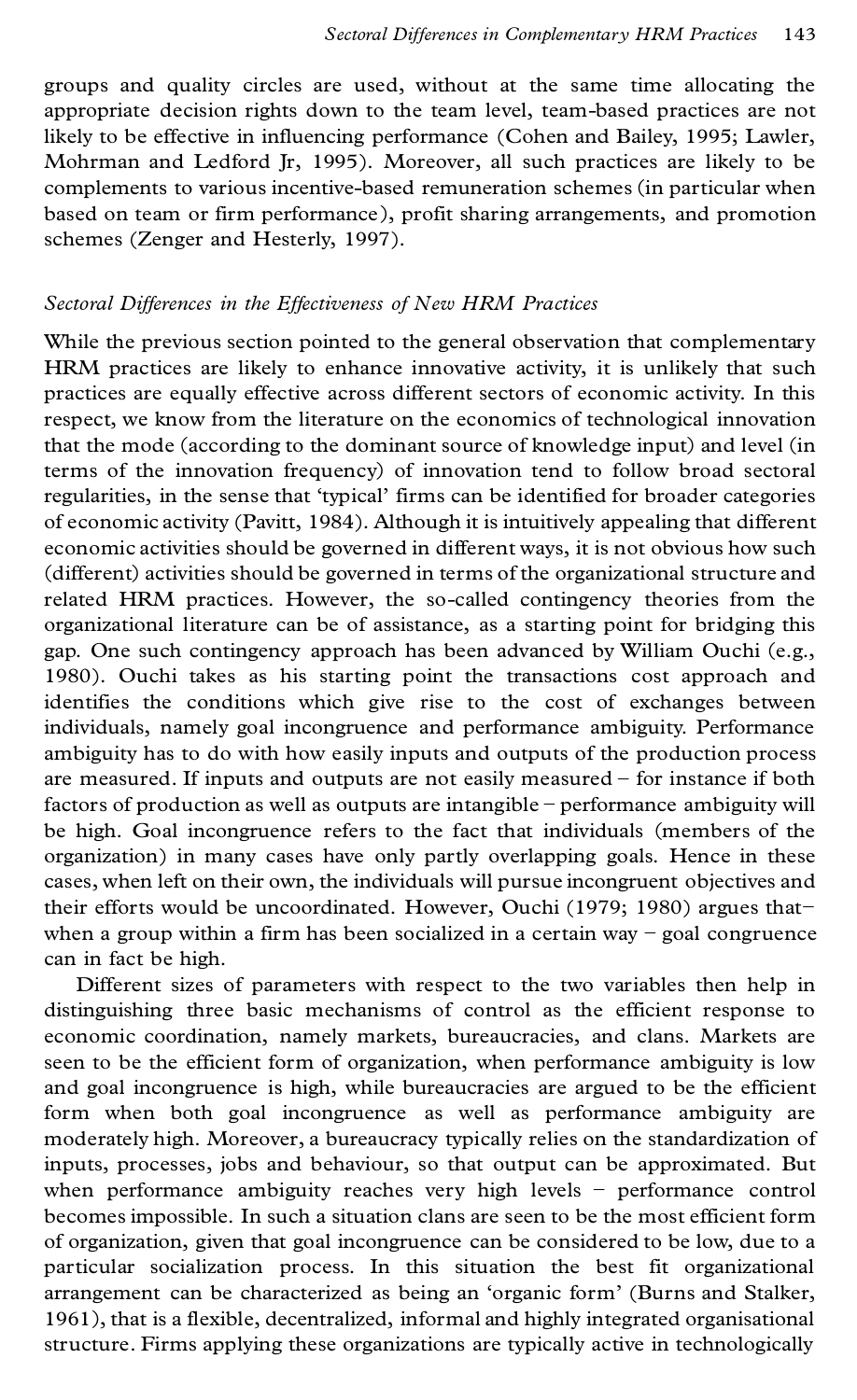advanced or closely integrated industries (Ouchi, 1980: 136), where teamwork is common and where technological change often leaves individual performance highly ambiguous. In this situation a bureaucracy will often fail, making the clan  $$ relying on goal congruence  $-$  the only form of mediation. Therefore, given the attributes of the `organic' or `clan' type of organization, work practices associated with this organizational structure (reflecting team production and delegation of responsibility in particular) should suit firms in knowledge-intensive industries better, and hence a higher output in terms of new product development (innovations) from the application of these practices should be expected.

In addition to the effects identified by the contingency approaches, in terms of flexibility of organizations in adapting to changes in the external environment and in terms of goal congruence within firms, effects relating more directly to the knowledge-creation process might also be of importance in the context of sectoral differences. One such effect has to do with the observation that organic forms associated with new HRM practices can better assist in creating and utilizing local knowledge (as discussed above). Since the importance of local, specific knowledge is likely to be greater when production processes are more complex and knowledgeintensive, the effect of increased discovery and utilization of knowledge in the organization - by means of 'releasing' local knowledge using team-based HRM practices (involving increased delegation)  $-$  is likely to be stronger for firms affiliated to knowledge-intensive industries.

The standard principal-agent (P-A) literature suggests that pay-for-performance should be avoided in situations of high uncertainty, since efforts (inputs) from the agents cannot be measured easily under such circumstances (Holmström, 1979). Given the high level of uncertainty and given that efforts of agents are not easily gauged, the problem for the agent considered in P-A theory is that she is not able to assess whether she will be fairly rewarded, since she is not able control the (highly) uncertain environment. In order to accept the pay-for-performance arrangement, she will have to be compensated for the risk by the principal. Since more risk is transferred to the agent than is necessary (the agent is assumed to be risk-adverse), under conditions entailing greater levels of uncertainty, the use of pay-for-performance is not considered to be efficient within P-A theory. However, according to Prendergast (2000) this prediction is not supported by the available empirical evidence, since many studies exhibit a positive correspondence between measures of uncertainty and the use of pay-for-performance (output-based pay). Against this background, Prendergast infers that when agents work in more uncertain situations, the agents will know more than the principals about what the agents should be spending their time on. Therefore, given the information asymmetry and given that output can be measured, it is preferable to delegate responsibility to agents but, to constrain their discretion, to base compensation on observed output.2The reason is that an output-based employment contract is the only way to monitor the agents' efforts, although it implies higher wage-costs. Hence, if activities associated with high levels of knowledge-intensity are indeed more uncertain, as compared to other economic activities, we should expect the delegation of responsibility (for instance to teams) to be more effective in activities associated with high levels of knowledge-intensity.

In sum, theory would lead us to expect that (1) because of complementarities between new HRM practices, systems of HRM practices will be significantly more conducive to innovation than individual practices. Moreover, (2) the more knowledge-intensive production processes we are dealing with, the stronger the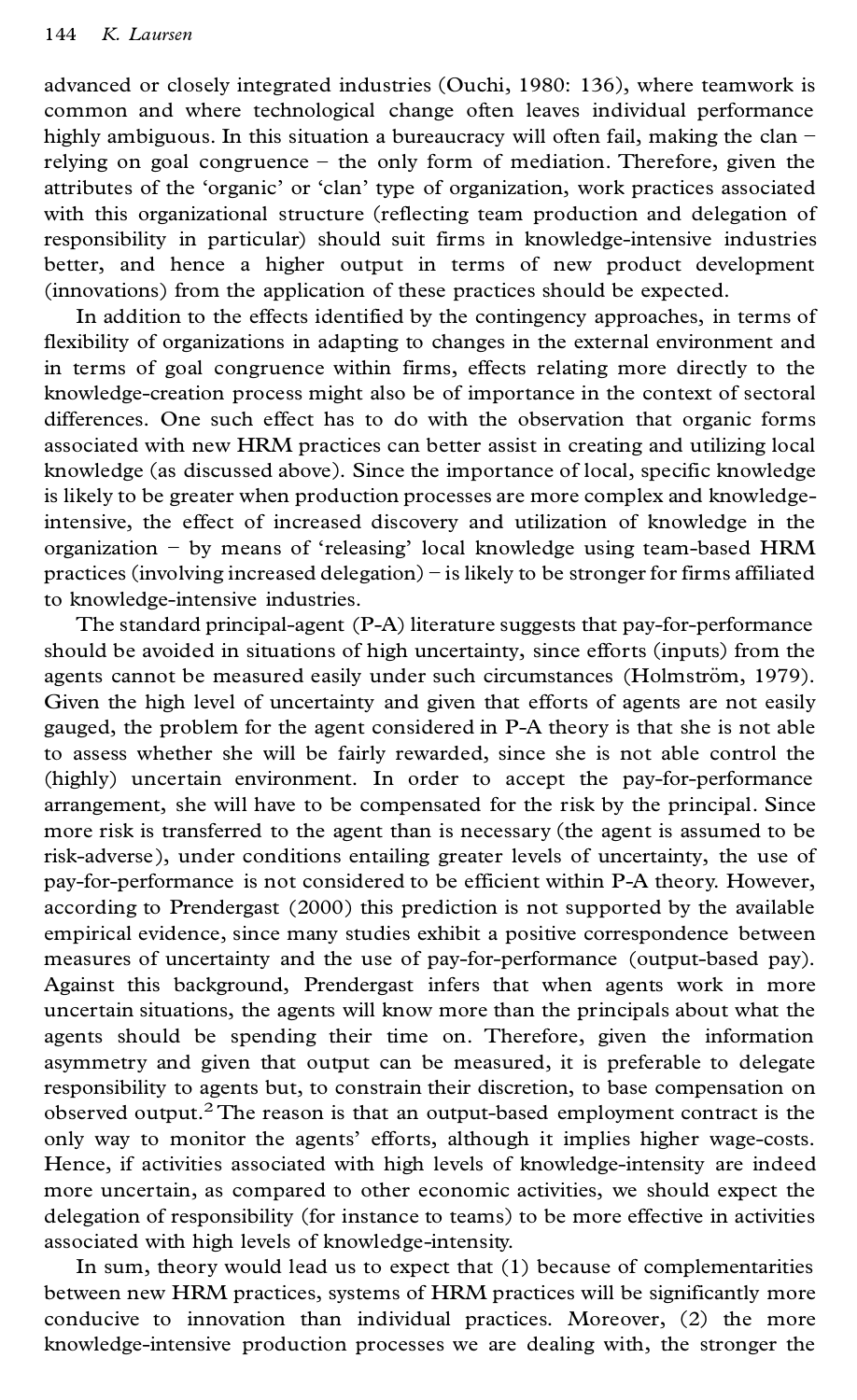impact on innovation performance from applying (complementary ) HRM practices is expected to be. In the following, these ideas are empirically examined.

#### **3. Empirical analysis**

#### *The Empirical Model*

Based on the arguments put in the section above, the empirical model can be specified as follows:

$$
a = f(\beta_1 z, \beta_2 x)_s \tag{1}
$$

where *a* is the ability to produce innovations,  $\beta_1$  and  $\beta_2$  are parameter vectors, and *z* is a set of (exogenous) determinants of innovation, related to the application of human resource management practices, while  $x$  is a set of other variables explaining innovative performance across business firms. The variables included in the vector x, are arguably standard variables in explaining innovation performance (Geroski, 1990; Kleinknecht, 1996). This model can be made operational in the following way:

$$
A_i = \alpha_s SECT_i + \delta_s SIZE_i + \nu_s LINK_i + \eta_s HRMP_i^j + \dots + \eta_s HRMP_i^n + \epsilon_{ij} \quad (2)
$$

where  $A_i$  expresses the firms' ability to innovate. If the firm in question is a noninnovator the variable takes the value of 0, if the firm has introduced (in the period 1993 $-95$ ) a product or service new to the firm the value is 1, if the firm has introduced a product that is new in a Danish context over the period the value is 2, while the value for this variable is  $3$  if the firm has introduced a product (or service) which is new to the world. Hence, only the final category qualifies for being an innovation in the strict sense of the word. *S* indicates that the parameter is allowed to vary according to which sector each firm belongs.The sample includes 253 noninnovators, 333 firms that produced products or services that were new only to the firm itself, 73 firms that produced products or services that were new to the national market, while 67 firms introduced products or services that were new to the world (see Appendix 1 for a description of the questions from the survey on the basis of which the variables have been constructed).

The sectoral classification of the firms in the sample is key to this paper, since this classification is used to gauge whether or not firms engaged in activities associated with higher levels of knowledge-intensity carry out more innovative activity when they apply new complementary HRM practices. Details of the sectoral classification applied may be found in Appendix 2. Firm types with the strongest internal capacity to develop new products and services are assumed to belong to `high knowledge-intensive industries' (see Laursen and Foss, 2002). Firms in such industries are producing specialized machinery and instrumentation, chemicals and pharmaceuticals and ICT (Information and Communication Technology) services ± the latter including banking, accounting, consultancies, advertising etc. Industries associated with the lowest capacity to develop new products and services internally (`low knowledge-intensity industries' ) are assumed to be the construction industry, retailing, cleaning, and to some extent supplier dominated manufacturing industries(furniture, textiles, pulp, paper and paper products etc.). Scale-intensive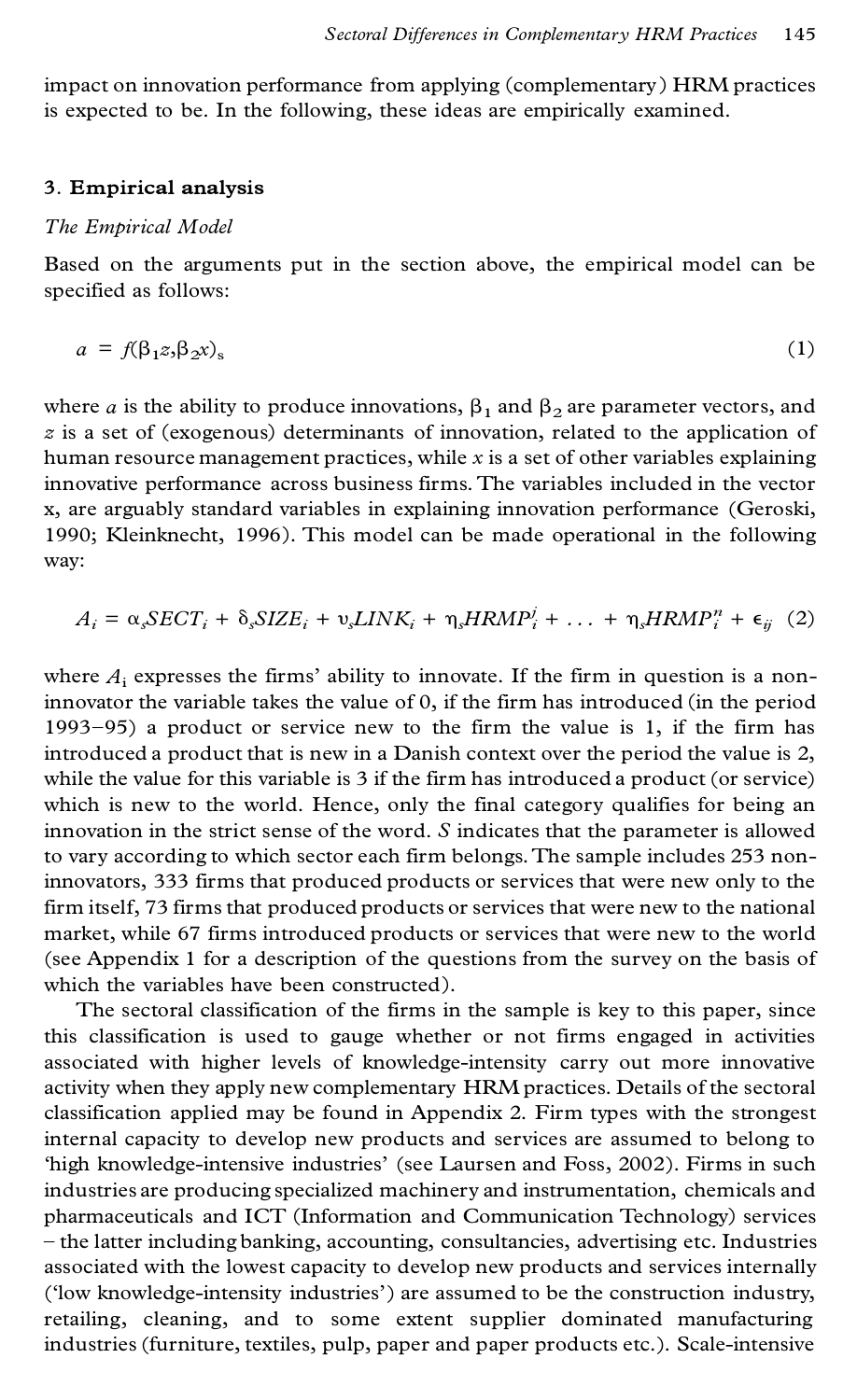manufacturing industries(bulk materials and assembly) and firms in the wholesale trade industry may be considered to be intermediate in relation to knowledgeintensity ('medium knowledge-intensity industries').

As is common in studies aiming at explaining innovative performance (e.g. Geroski, 1990; Michie and Sheehan, 1999) firm size (*SIZE*) is controlled for. Another control variable measures whether or not the firm in question has increased its vertical interaction with other firms, either upstream or downstream (*LINK*). This variable is supposed to pick up the effect of interactions with suppliers and users for innovation performance as stressed by, for example, von Hippel (1988). Since the model is estimated, while allowing the parameters to differ according to sectoral affiliation, the intercepts should also be allowed to vary for each of the three sectors in the analysis.

The variables  $H R M P_i^j$  . . .  $H R M P_i^n$  are the new HRM variables, that is, those variables which are key to the analysis. Three variables are assumed to mirror the application of new HRM practices, each reflecting the application of performance related pay (PPAY), delegation of decision rights (DRESP) and team work (TEAM). The PPAY variable takes the value of zero if performance related pay (using question 1.f from Appendix 1) is not used by the firm in question, one if the practice is used by the less than 25 % of the firm's workforce, two if the practice involves  $25-50$  % of the workforce and the variable takes the value of three if more than 50 % of the employees are involved. The DRESP variable is constructed in a similar manner (using question 1.e from Appendix 1). However, the non-zero values of this variable have been made conditional on whether or not the firm responds that employees plan their daily work. The final HRM variable under consideration is the variable reflecting the extent to which team work is applied by the firm in question. This variable is made up of four components (questions  $1.a-1.d$  from Appendix 1), each displaying the extent to which firms use 'interdisciplinary workgroups', 'quality circles', 'planned job rotation', and `integration of functions'. These variables can individually take the values zero-tothree as in the case of the PPAY and DRESP variables. The four variables are then 'clustered' into one single variable (Cronbach's Alpha Coefficient =  $0.64$ ), reflecting the use of team work (TEAM). As a starting point, this variable has zero as its lowest possible value (none of the underlying four practices are used), and nine as its highest possible value (all of the underlying four practices are used by more than 50 % of the employees). However, in order to become comparable with the PPAY and DRESP variables, the TEAM variable has been standardized so that it takes values from zero to three.<sup>3</sup>

However, as argued earlier, work on complementarities suggests that HRM practices are more effective when they are applied in systems relative to when they are applied alone. Hence, models are constructed in which HRM practices enter the equation to be estimated, in certain configurations or systems:

$$
A_i = \alpha_s SECT_i + \delta_s SIZE_i + v_s LINK_i + \eta_s HRMS_i + \epsilon_{ij}
$$
 (3)

where the notation is the same as in Equation (3). *HRMSi* denote a HRM system, made up as the sum of the three HRM practices. Subsequently, the estimations made shall be compared, when applying the HRMPs individually, and when they appear in a HRM system. Concerning the signs of the parameters, all signs are expected to be positive.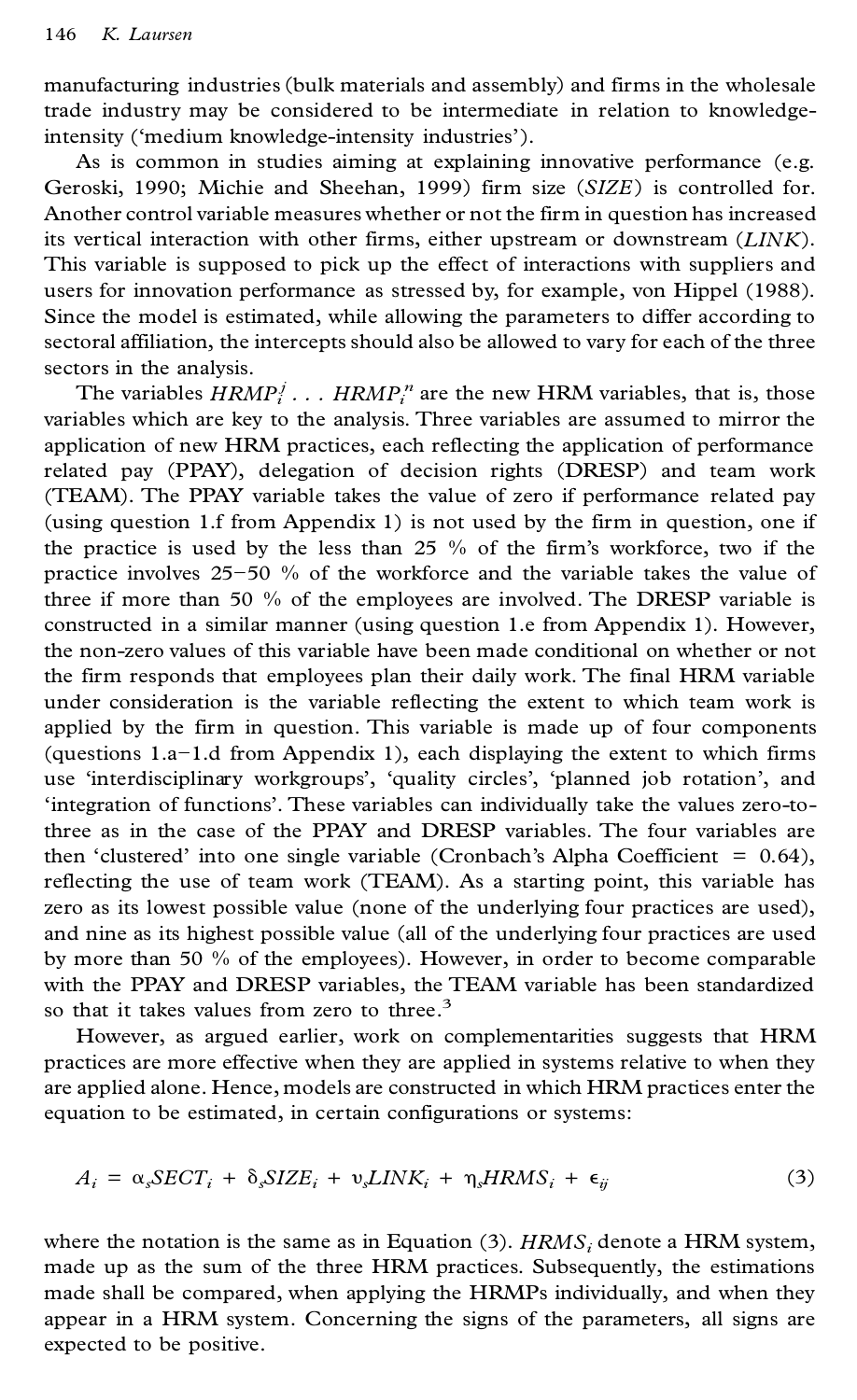## *The Data*

The main source of data for this paper is the DISKO database. The database is based on a questionnaire which aims at tracing the relationship between technical and organisational innovation in a way that permits an analysis of new principlesfor work organization and their implications for the use and development of the employee's qualifications in firms in the Danish private business sector.The survey was carried out by the DISKO project at Aalborg University in 1996. The questionnaire was submitted to a national sample of 4,000 firms selected among manufacturing firms with at least 20 full-time employees and non-manufacturing firms with at least 10 full-time employees. Furthermore, all Danish firms with at least 100 employees were included in the sample, i.e. a total of 913 firms. The resulting numbers of respondents were 684 manufacturing and 1,216 non manufacturing firms, corresponding to response rates of 52  $\%$  and 45  $\%$ , respectively. The first descriptive analysis of the survey can be found in Gjerding (1997).The database is held by Statistics Denmark, and the data on the firms in the database, can be linked to regular register data, also held by Statistics Denmark. In the case of this paper, data have been obtained on the size of the firms in the sample from regular register data. In this paper are included only the firms with more than 50 employees, since we are dealing with the application of *formal* HRM practices – practices which are simply less meaningful for smaller companies (why use teamwork HRM practices, if the firm is not larger than a typical team?). By retaining only firms in the sample larger than 50 employees, we end up with a total of 726 firms.

|                      |                             | Number of firms | % of sample |
|----------------------|-----------------------------|-----------------|-------------|
| Industry affiliation | $I_{\text{OW}-KI}$          | 249             | 34.2        |
|                      | Medium-KI                   | 280             | 38.6        |
|                      | High-KI                     | 197             | 27.2        |
| <b>SIZE</b>          | $51-100$ employees          | 223             | 30.7        |
|                      | $101-200$ employees         | 261             | 36.0        |
|                      | $200 +$ employees           | 242             | 33.3        |
| <b>DRESP</b>         | Not used                    | 314             | 43.3        |
|                      | $\leq$ 25% of the workforce | 91              | 12.5        |
|                      | $25-50\%$ of the workforce  | 123             | 16.9        |
|                      | $> 50\%$ of the workforce   | 198             | 27.3        |
| <b>PPAY</b>          | Not used                    | 362             | 49.9        |
|                      | $\leq$ 25% of the workforce | 151             | 20.8        |
|                      | $25-50\%$ of the workforce  | 58              | 8.0         |
|                      | $> 50\%$ of the workforce   | 155             | 21.4        |
| TEAM*                | No or very sparse use       | 132             | 18.2        |
|                      | Low use                     | 224             | 30.9        |
|                      | Medium use                  | 181             | 24.9        |
|                      | High use                    | 189             | 26.0        |

**Table 1.** Descriptive statistics for a set of DISKO variables  $(n = 726)$ 

*Notes:* KI = knowledge-intensity.

\* The meaning of "no or very sparse use", "low use", "medium use" or "high use" is spelled out in footnote 3.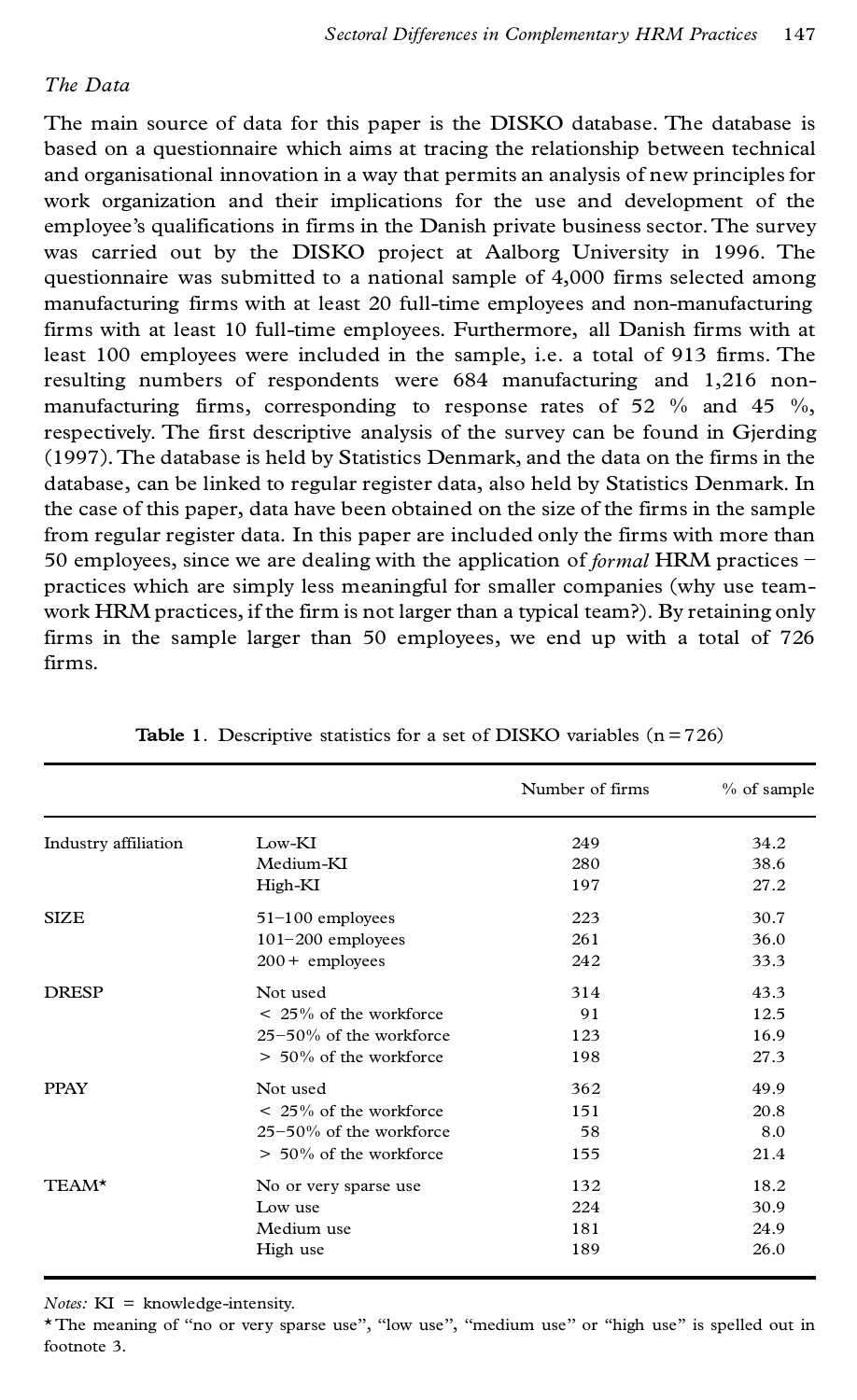#### 148 *K. Laursen*

Table 1 displays descriptive statistics for the explanatory variables. About half of the firms use delegation of responsibility  $(56.7 \%)$  to varying degrees, while just about the same is the case for the application of performance related pay (50.1 %). 49.1% of the firms in the sample report medium or high use of team work practices.

#### *Estimation*

Since the dependent variable is a discrete variable, an ordered probit model is applied as the means of estimation. Hence, the method is maximum likelihood estimation (MLE), which provides a means of choosing an asymptotically efficient estimator for a set of parameters (for an exposition of the properties of ML estimators, see Greene, 1997: 129).

The results of the estimation of Equation (2) are reported in Table 2, while the corresponding marginal effects from the ordered probit analysis are reported in AppendixTable A1.The null hypothesis that the slopes of the explanatory variables are zero is strongly rejected by the likelihood ratio test. This is also the case for the estimations of Equation (3), found in Table 3.

The SIZE variable from Equation (2) is significant only for high knowledgeintensive industries ('high-KI') - and has a positive sign as expected.<sup>4</sup> Moreover, the

|                           |                       | Estimate             | $p$ -value           |
|---------------------------|-----------------------|----------------------|----------------------|
| <b>INTERCEPT</b>          | $Low-KI$<br>Medium-KI | $-2.508$<br>$-1.964$ | $0.613*$<br>$0.452*$ |
|                           | High-KI               | $-2.290$             | 0.000                |
| <b>SIZE</b>               | Low-KI                | 0.023                | 0.288                |
|                           | Medium-KI             | 0.009                | 0.380                |
|                           | High-KI               | 0.041                | 0.062                |
| <b>LINK</b>               | Low-KI                | 0.796                | 0.003                |
|                           | Medium-KI             | 0.135                | 0.608                |
|                           | High-KI               | 0.872                | 0.009                |
| <b>DRESP</b>              | $I_{\text{OW}-KI}$    | $-0.104$             | 0.112                |
|                           | Medium-KI             | 0.039                | 0.461                |
|                           | High-KI               | $-0.038$             | 0.575                |
| <b>TEAM</b>               | $I_{\text{OW}-KI}$    | 0.077                | 0.314                |
|                           | Medium-KI             | 0.198                | 0.003                |
|                           | High-KI               | 0.079                | 0.344                |
| <b>PPAY</b>               | Low-KI                | 0.118                | 0.078                |
|                           | Medium-KI             | 0.058                | 0.294                |
|                           | High-KI               | 0.136                | 0.040                |
| Log likelihood            |                       | $-812.3$             |                      |
| Restricted log likelihood |                       | $-852.5$             |                      |
| Likelihood ratio test     |                       | 80.4                 |                      |

**Table 2.** Probit estimation with sector-specific slopes, explaining innovative performance across  $726$  Danish firms  $-$  three types of HRM practices

*Note*: \* *p*-values express whether or not the constants are significantly different from the benchmark i.e. (`High-KI').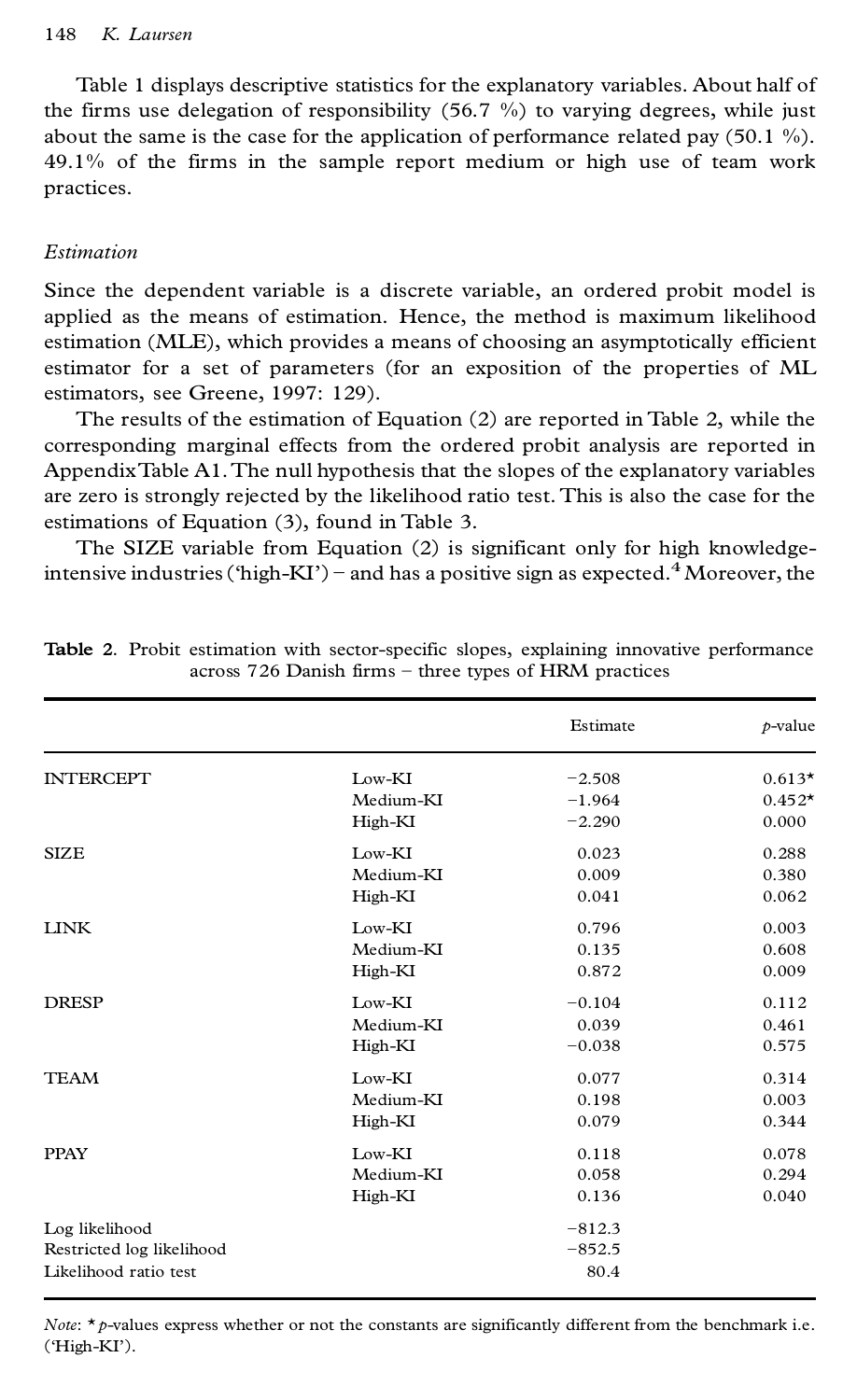results confirm that firms' external linkages are important to innovation, since the parameters for vertical linkages (LINK) are significantly different from zero in the case of both high and low knowledge-intensive sectors.This finding is in line with the predictions of von Hippel (1988) and as well as with the empirical findings of Rothwell *et al*., (1974) and Malerba (1992).

However, the application of HRM practices is the main focus of the present analysis. Table 2 contains the estimation of the effects of the three individual HRM practices (`the direct HRM effect') as well. From this table it can be seen that delegation of responsibility (DRESP) is never significant, when viewed in isolation. Performance related pay (PPAY) turns out to be significant for firms both in industries associated with high knowledge-intensity, as well as for firms in industries with low knowledge-intensity. In this context, it is particularly interesting to note that performance related pay appears to be related to innovation performance for firms in industries associated with high knowledge-intensity. Since these firms are operating in an environment associated with high levels of (uncertain) technological change, standard P-A theory does not anticipate such a relationship. Hence, the finding is more in line with the P-A model due to Prendergast (2000)(discussed in Sub-section 2.2), rather with the standard P-A model. 'Team production' (TEAM), has a significant and positive effect for medium knowledge-intensive industries.<sup>5</sup> Hence, overall it may be concluded that the application of new HRM practices is somewhat related to innovation performance.

Nevertheless, the results from Table 2 can be compared to the estimations of HRMS in Table 3 (`the HRM complementarity effect'), where HRMS is made up by as the sum of three HRM practices reported in Table 2 (the corresponding marginal effects are reported in AppendixTable A2). From Table 3 it can be seen that `the HRM complementarity effect' has a positive and significant impact for

|                           |           | Estimate | $p$ -value |
|---------------------------|-----------|----------|------------|
| <b>INTERCEPT</b>          | $Low-KI$  | $-2.137$ | $0.608*$   |
|                           | Medium-KI | $-1.920$ | $0.379*$   |
|                           | High-KI   | $-2.295$ | 0.000      |
| <b>SIZE</b>               | Low-KI    | 0.017    | 0.438      |
|                           | Medium-KI | 0.009    | 0.361      |
|                           | High-KI   | 0.042    | 0.058      |
| <b>LINK</b>               | Low-KI    | 0.859    | 0.001      |
|                           | Medium-KI | 0.167    | 0.524      |
|                           | High-KI   | 0.887    | 0.008      |
| <b>HRMS</b>               | Low-KI    | 0.023    | 0.446      |
|                           | Medium-KI | 0.092    | 0.002      |
|                           | High-KI   | 0.053    | 0.076      |
| Log likelihood            |           | $-817.7$ |            |
| Restricted log likelihood |           | $-852.5$ |            |
| Likelihood ratio test     |           | 69.6     |            |

**Table 3.** Probit estimation with sector-specific slopes, explaining innovative performance across 726 Danish firms - three HRM practices combined

*Note*: \* *p*-values express whether or not the constants are significantly different from the benchmark i.e. ("High-KI").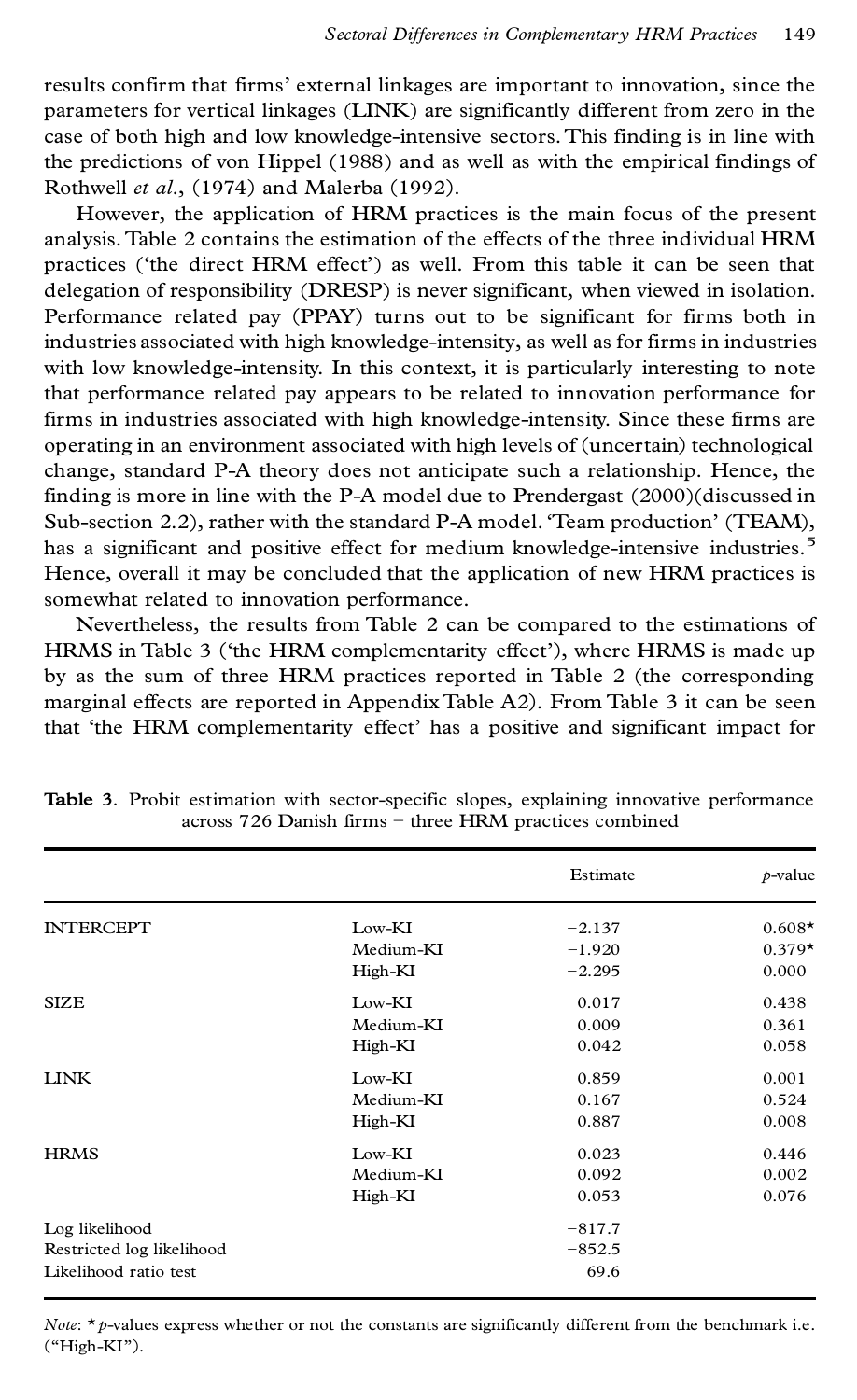both firms in industries associated with medium knowledge-intensity as well as for firms in industries with high knowledge-intensity, while the parameter is insignificant in the case of firms belonging to low knowledge-intensive industries. This finding is in line with the `sectoral hypothesis' stating that the application of complementary HRM practices is more effective for production activities associated with high levels of knowledge-intensity. However, it should be noted that the parameter is higher for firms in medium knowledge-intensive industriesthan it is for firms in high knowledge-intensive industries. This finding is in contrast to the `sectoral hypothesis'. One can speculate that since new HRM practices are more widely diffused in the high knowledge-intensive industries, the potential gains to be obtained from adopting such practices are (now) smaller for firms in these industries, because the adoption is a source of competitive advantage to a smaller degree. The potential gain in terms of competitive advantage stemming from adopting new HRM practices may be greater in medium knowledge-intensive industries as such practices are less diffused in these industries.

## **3. Conclusions and Discussion**

This paper began by observing a number of stylized facts pertaining to the ongoing changes in the nature of the employment relation  $-$  often conceptualized in the term, 'new HRM practices'  $-$  to the apparently systemic nature of these practices, and to their adoption by innovative firms. In particular, it was argued that while the adoption of individual HRM practices may be expected to positively influence innovation performance, an adoption of a package of complementary HRM practices could be expected to impact on innovation performance to a much higher degree. Moreover, it was argued that the more knowledge-intensive production processes we are dealing with, the higher will be the expected impact from applying HRM practices on innovation performance.

The results from the empirical analysis showed that in the current setting  $-\omega$  when looking at firms with more than 50 employees and when allowing the parameters to differ according to three categories of firms  $-$  firm size had little effect on the propensity to innovate across the sample. However, the variable measuring the strength of vertical linkages to other firms proved to be associated with innovative activity for firms in the low as well as for the high knowledge-intensive industries.

For the variables important to the two chief hypotheses of this paper, namely the variables related to the application of HRM practices, it may be said overall, that these variables were found to affect innovation performance positively. As regards individual practices, some effect was detected, in particular for 'performance related pay'. However, when all of the HRM practices were combined into one single variable, the effect was found to be stronger. Hence, this finding is consistent with hypothesis (1), since this result is consistent with the view that complementarities between the various practices obtain. With regard to hypothesis (2) (the `sectoral hypothesis'), it could be concluded that firms in sectors with seemingly higher levels of knowledge-intensity in their production processes (firms located in medium and high knowledge-intensive industries), perform better in terms of innovation output, while engaging in the application of new complementary HRM practices, as compared to firms affiliated to low knowledge-intensive industries. However  $-$  and in contrast to the 'sectoral hypothesis' – the parameter for HRM systems was found to be higher for medium knowledge-intensive industries, as compared to high knowledge-intensive industries.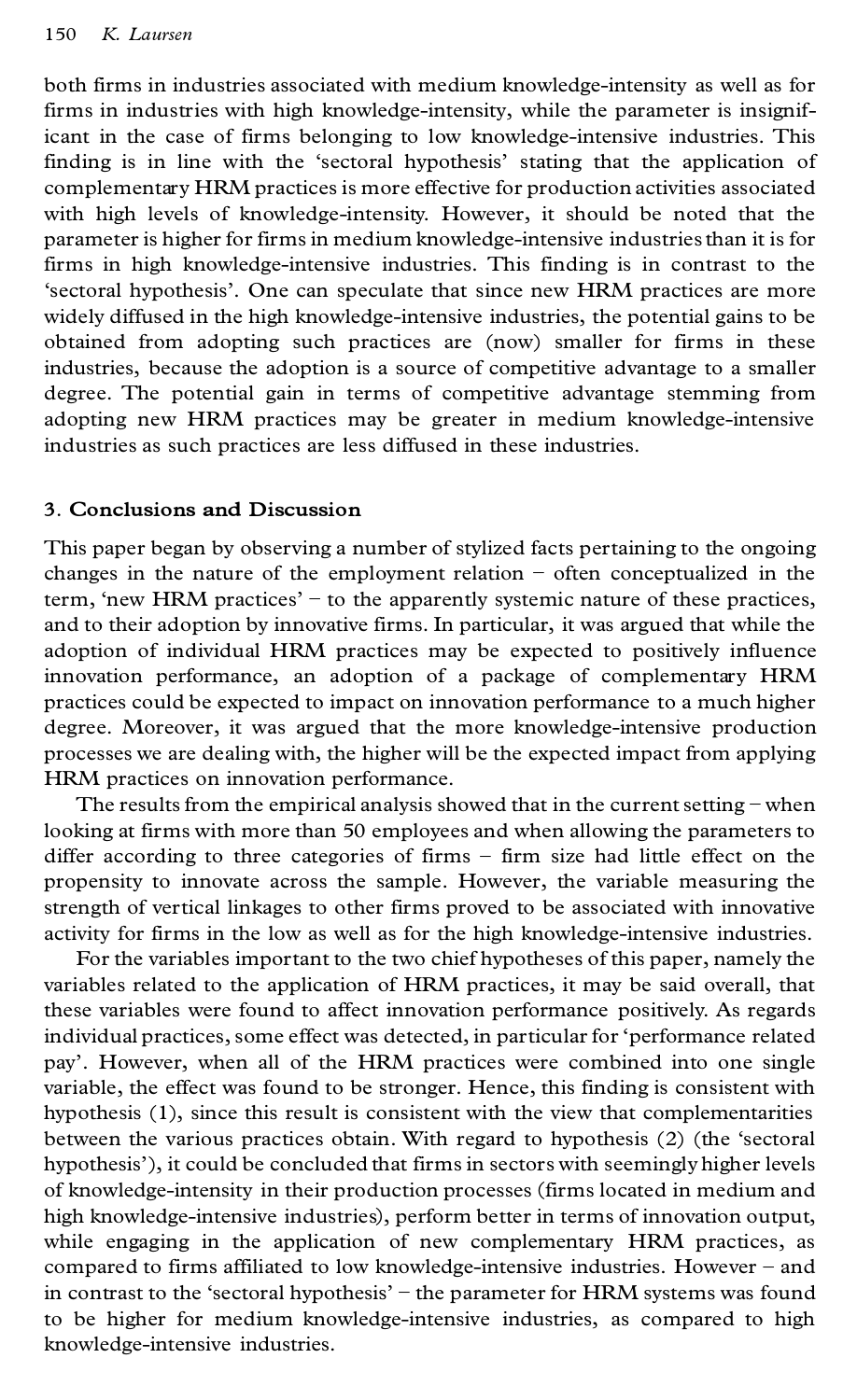Theoretical analysis in the field of economic organization has focused almost exclusively on identifying organizational practices and complementarities between such practices, invariant to the type of activity in question (e.g., Milgrom and Roberts, 1995).The results of this paper are therefore of interest, since they strongly suggest that this simplifying assumption is not reflected in reality. At the theoretical level there appears to be a need for an integration of contingency factors with the theory of organizational complementarity. Nevertheless, while this paper has brought us some way towards displaying the effect of HRM systems, it still remains limited in a number of ways. First, while the DISKO data set is quite detailed when it comes to variables measuring how work is organized ('job rotation', 'interdisciplinary workgroups', etc.), the data set remains very limited when it comes to variables measuring incentives within firms (such as various remuneration schemes).The lack of such measures makes it difficult to provide a more precise analysis of where the complementarity effects really stem from. Second, while the HRM complementarity effect on innovation performance is interesting *per se*, it should be corroborated by analyses making use of other measures of performance, such as productivity and profit rates.

#### **Notes**

- 1. For an in-depth discussion of innovation performance vis-á-vis other measures of performance, see Laursen and Foss (2002).
- 2. It should be pointed out that when team-work is applied, individual contributions to output are often not easily be identified, and compensation must therefore be based on team performance, rather than on individual performance. Under such circumstances a number of free-riding problems within the teams arise, especially when workers vary in their ability. For a good discussion of the topic, see Prendergast (1999, pp. 39-44).
- 3. More precisely, if the sum of the four variables corresponds to zero or one, the value of the TEAM variable is set to zero (no or very sparse use). If the sum of the variables is two or three, the value is set to one (low use). Moreover, if the sum of the four variables turns out to be four or five, the value of the TEAM variable is set to two (medium use). Finally, if the sum of the four underlying is larger than five, the value of the TEAM variable is set to three (high use).
- 4. The marginal effects from the probit analysis (corresponding to the coefficients reported in Table 2), reported in Appendix Table A1, show that the probability of introducing an innovation with a higher degree of novelty increases with firm size for high knowledge-intensive firms, since the marginal effect for the SIZE variable is negative only in the case of no innovation  $(A=0)$ , while the marginal effect is positive in the case of innovation at all levels of novelty  $(A=1, 2, 3)$ . Indeed, this is the interpretation which can be put on all of the significant coefficients (including the parameters for the HRM variables), since the marginal effects are negative only in the case of no innovation  $(A = 0)$  for all significant coefficients.
- 5. While the significant estimates for the HRM variables is consistent with the with view that the application of 'new' HRM practices is conducive to high innovation performance, it is equally clear that  $-\frac{1}{2}$  given the cross-sectional nature of the data  $-\frac{1}{2}$  strong inferences about causality cannot be made. In fact it is possible (as suggested by a referee) that more innovative firms may be more financially successful than other firms, and that, if this is the case, such firms may be better able to experiment with new work practices.

#### **References**

- Aoki, M., ª Toward an Economic Model of the Japanese Firmº, *Journal of Economic Literature*, 1990, 28, pp.  $1-27$ .
- Aoki, M. and Dore, R., eds, *The Japanese Firm: The Sources of Competitive Strength*. Oxford: Oxford University Press, 1994.
- Arthur, J.B., "Effects of Human Resource Systems on Manufacturing Performance and Turnover", Academy of Management Journal, 1994, 37, pp. 670-687.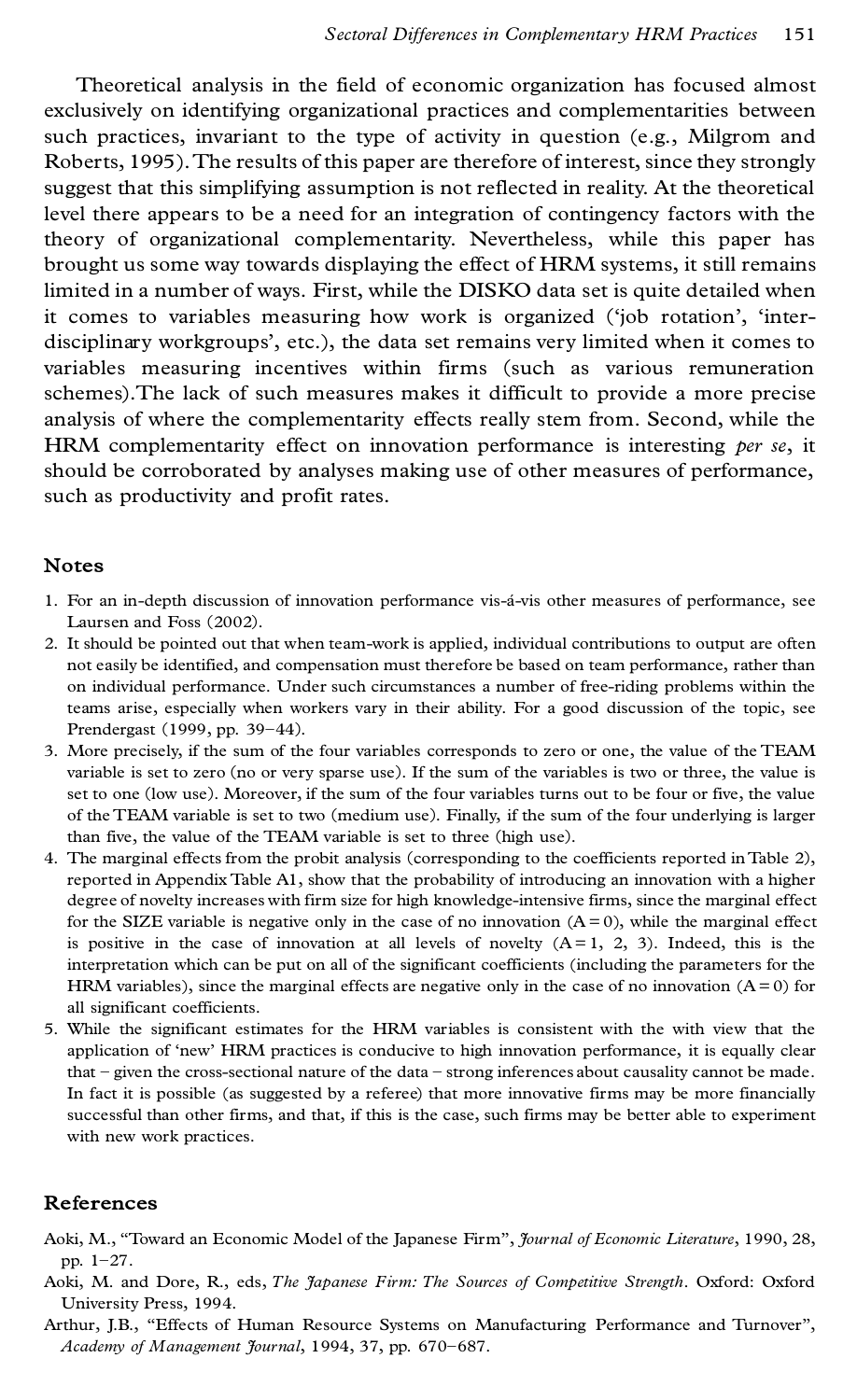#### 152 *K. Laursen*

- Bolton, P. and Farrell, J., ª Decentralization, Duplication, and Delayº, *Journal of Political Economy*, 1990, 98, pp. 803-826.
- Burns, T. and Stalker, G.M., *The Management of Innovation*, London: Tavistock, 1961.
- Cohen, S.G. and Bailey, D.E., ª What MakesTeamsWork? Group Effectiveness Research from the Shop Floor to the Executive Suite", *Journal of Management*, 1995, 23, pp. 239-290.
- Geroski, P.A., ª Innovation,Technological Opportunity, and Market Structureº, *Oxford Economic Papers*, 1990, 42, pp. 586-602.
- Gjerding, A.N., ed, *Den fleksible virksomhed: Omstillingspres og fornyelse i dansk erhvervsliv*. Copenhagen: Erhvervsudviklingsrådet, 1997.
- Greene,W.H., *Econometric Analysis*. Upper Saddle River, New Jersey: Prentice-Hall, 1997.
- Hayek, F.A.V., The Use of Knowledge in Society, in, *Individualism and Economic Order*. Chicago: University of Chicago Press, 1948, pp. 77-91.
- Holmström, B., "Moral Hazard and Observability", *Bell Journal of Economics*, 1979, 10, pp. 74-91.
- Holmström, B. and J. Roberts, "The Boundaries of the Firm Revisited", *Journal of Economic Perspectives*, 1998, 12, pp. 73-94.
- Huselid, M.A., "The Impact of Human Resource Management Practices on Turnover, Productivity, and Corporate Financial Performance", Academy of Management Journal, 1995, 38, pp. 635-672.
- Ichniowski, C., K. Shaw and Prennushi, G., ª The Effects of Human Resource Management Practices on Productivity: A Study of Steel Finishing Lines", *American Economic Review*, 1997, 87, pp. 291-313.
- Itoh, H., ª Coalitions, Incentives, and Risk Sharingº , *Journal of Economic Theory*, 1993, 60, pp. 410±427.
- Itoh, H., Co-ordination, Specialization, and Incentives in Product Development Organizations, in M. Aoki and R. Dore, eds, *Co-ordination, Specialization, and Incentives in Product Development Organizations*. Oxford: Oxford University Press, 1994a, pp. 265-84.
- Itoh, H., Japanese Human Resource Management from the Viewpoint of Incentive Theory, in M. Aoki and R. Dore, eds, *Japanese Human Resource Management from the Viewpoint of Incentive Theory*, Oxford: Oxford University Press, 1994b, pp. 233-67.
- Jensen, M.C. and Meckling,W.H., Specific and General Knowledge and Organizational Structure, in L. Werin and H. Wijkander, eds, *Specific and General Knowledge and Organizational Structure*. Oxford: Blackwell, 1992, pp. 251-74
- Kleinknecht, A., ed, *Determinants of Innovation: The Message from New Indicators*. London: Macmillan Press Ltd, 1996.
- Kline, S. and Rosenberg, N., ª An Overview of Innovationº, in R. Landau and N. Rosenberg, eds, *An Overview of Innovation*, Washington, D.C.: National Academy Press, 1986.
- Laursen, K. and Foss, N., ª New HRM Practices, Complementarities, and the Impact on Innovation Performanceº, *Cambridge Journal of Economics*, forthcoming.
- Lawler, E.E.I., Mohrman, S.A. and Ledford Jr, G.E., *Creating High Performance Organizations: Practices and Results of Employee Involvement and Total Quality Management in Fortune 1000 companies*. San Francisco: Jossey-Bass, 1995.
- MacDuffie, J.P., ª Human Resource Bundles and Manufacturing Performance: Organizational Logic and Flexible Production Systems in theWorld Auto Industryº, *Industrial and Labor Relations Review*, 1995, 48, pp. 197-221.
- Malerba, F., ª Learning by Firms and Incremental Technical Changeº , *Economic Journal*, 1992, 102, pp.  $845 - 59$
- Mendelson, H. and Pillai, R.R., ª Information Age Organizations, Dynamics, and Performanceº, *Journal of Economic Behavior and Organization*, 1999, 38, pp. 253-81.
- Michie, J. and Sheehan, M., ª HRM Practices, R&D Expenditure and Innovative Investment: Evidence from the UK's 1990Workplace Industrial Relations Surveyº, *Industrial and Corporate Change*, 1999, 8, pp. 211-34.
- Milgrom, P. and Roberts, J., "The Economics of Modern Manufacturing Technology, Strategy and Organization", *American Economic Review*, 1990, 80, pp. 511-28.
- Milgrom, P. and Roberts, J., ª Complementarities and Fit: Strategy, structure, and Organizational Change in Manufacturing", *Journal of Accounting and Economics*, 1995, 19, pp. 179-208.
- Ouchi, W.G., "A Conceptual Framework for the Design of Organizational Control Mechanisms", *Management Science*, 1979, 25, pp. 833-48.
- Ouchi, W.G., ª Markets, Bureaucracies, and Clansº, *Administrative Science Quarterly*, 1980, 25, pp. 129±41.
- Pavitt, K.L.R., "Sectoral Patterns of Technical Change: Towards a Taxonomy and a Theory", *Research Policy*, 1984, 13, pp. 343-373.
- Penrose, E.T., *The Theory of the Growth of the Firm*. Oxford: Basil Blackwell, 1959.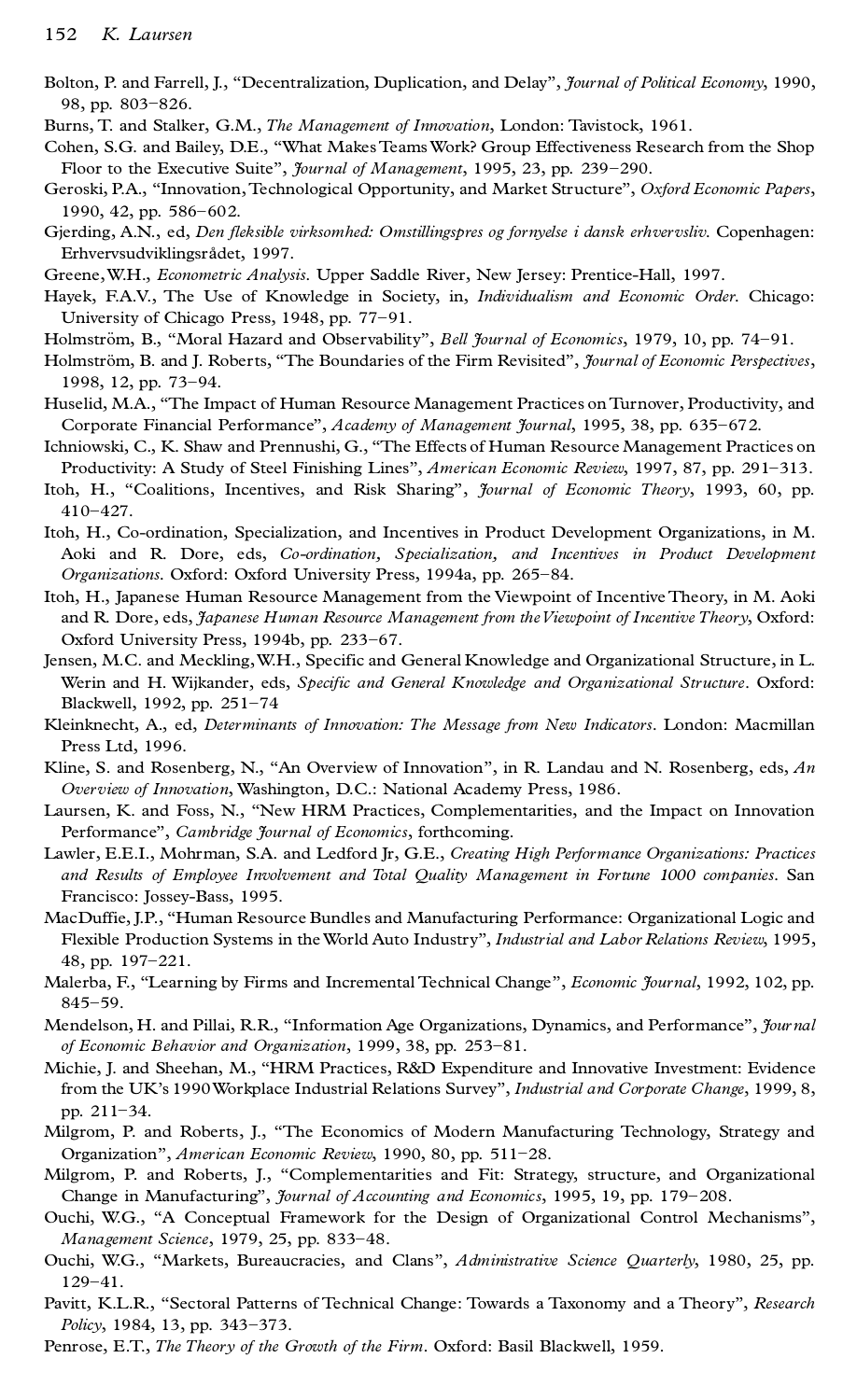Prendergast, C., "The Provision of Incentives in Firms", *Journal of Economic Literature*, 1999, 37, pp.  $7-63.$ 

Prendergast, C., ª The Tenuous Tradeoff Between Risk and Incentivesº, *NBER Working Paper*, 2000, 7815.

Rothwell, R., C. Freeman, P. Jervis, A. Robertson and J. Townsend, ª SAPPHO Updated -Project SAPPHO Phase 2.", *Research Policy*, 1974, 3, pp. 258-291.

Schumpeter, J.A., *The Theory of Economic Development: An Inquiry into Profits, Capital, Credit, Interest and the Business Cycle*. London: Oxford University Press, 1912/1934.

von Hippel, E., *The Sources of Innovation*. New York and Oxford: Oxford University Press, 1988.

Zenger, T. and Hesterly, W.S., "The Disaggregation of Corporations: Selective Intervention, High-Powered Incentives and Molecular Units", *Organization Science*, 1997, 8, pp. 209-222.

#### **Appendix 1:** The questions from the DISKO survey used in this paper

1. How large a share of the firm's workforce is involved in following ways of organising work? (none,  $\lt 25\%$ ,  $25\%$  -50%,  $>50\%$ , corresponding to a 4 point Lickert scale)

- a. Interdisciplinary working groups [TEAM1]
- b. Quality circles [TEAM2]
- c. Planned job rotation [TEAM3]
- d. Integration of functions (e.g. sales, production/service, finance) [TEAM4]
- e. Delegation of responsibility [DRESP]
- f. Performance pay (not piece work) [PPAY]

2. To what extent did the firm develop a closer co-operation with the following actors during the period 1993-95? (4 point Lickert scale).

- a. Customers
- b. Subcontractors

If the respondent answered 'to a high extent' or 'to some extent', the variable reflecting vertical linkages (customers and subcontractors) [LINK] was given the value of one, otherwise the variable were coded with the value of 0.

3. Has the firm introduced new products/services during the period 1993-95 when excluding minor improvements of existing products? (yes/no)

If the respondent answered yes to this question he/she was asked whether similar products/services could be found . . .

- a. . . . on the Danish market (yes/no)
- b. . . . on the world market (yes/no)

If the respondent answered that a similar product could be found both on the Danish market and on the world market, the innovation variable [A] was coded with the value of 1 (`new to the firm'). If the respondent answered that a similar product could be found on the world market, but not on the Danish market, the innovation variable was coded with the value of 2 (`new to the country'). If the respondent answered that similar product could neither be found on the Danish market, nor on the world market, the innovation variable was coded with the value of 3 (`new to the world'). If the respondent answered no the first question under  $(4)$ , the variable was assigned with the value of 0 (non-innovator).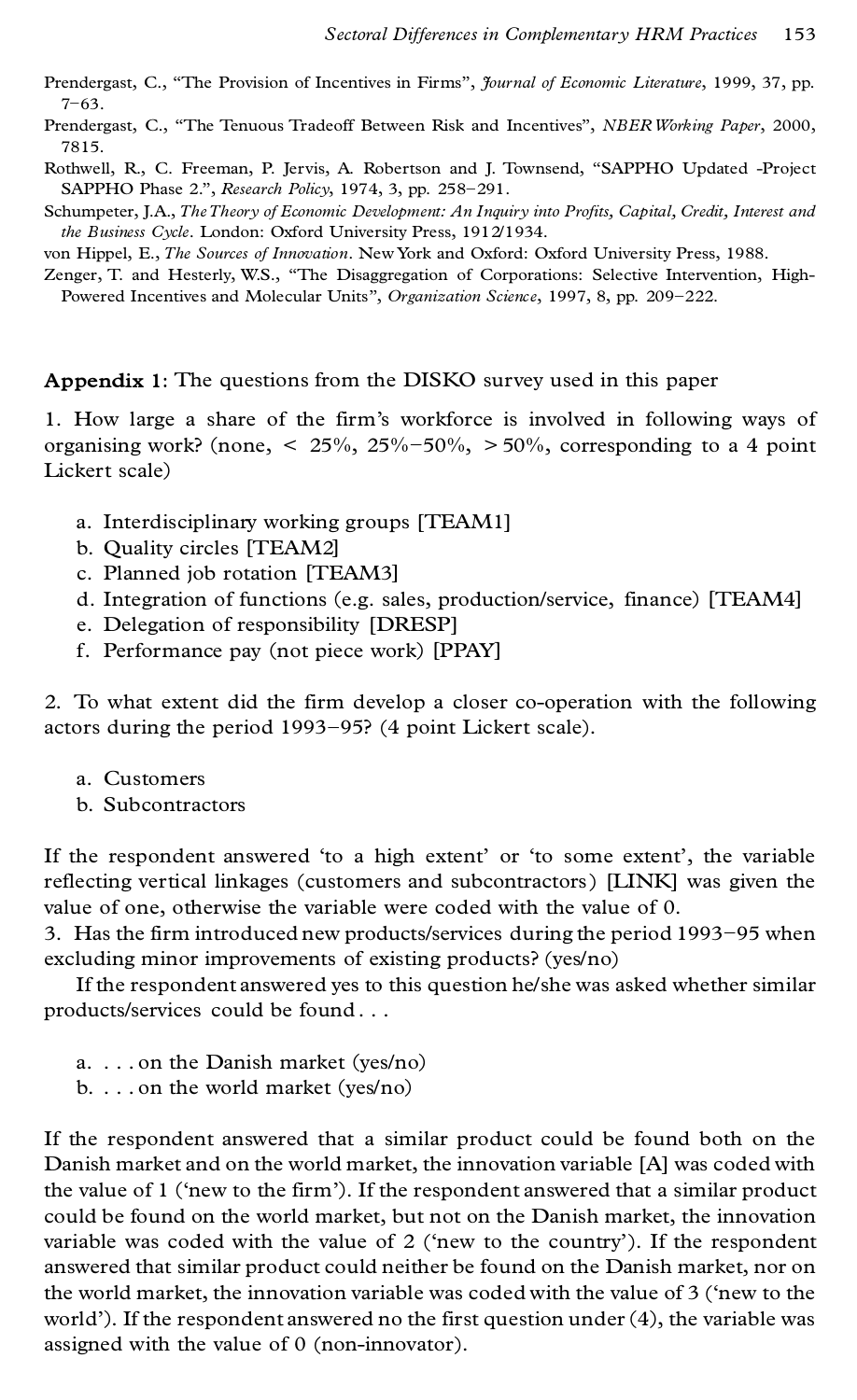#### *K. Laursen*

## **Appendix 2:** The Assignment of Industries/Firms Into Three Sectoral Categories

| No.      | Industry                                                                           | Sector           |
|----------|------------------------------------------------------------------------------------|------------------|
| 1        | Production etc. of meat and meat products                                          | Med-KI           |
| 2        | Manufacture of dairy products                                                      | Med-KI           |
| 3        | Manufacture of other food products                                                 | Med-KI           |
| 4        | Manufacture of beverages                                                           | Med-KI           |
| 5        | Manufacture of tobacco products                                                    | Med-KI           |
| 6        | Manufacture of textiles and textile products                                       | Low-KI           |
| 7        | Mfr. of wearing apparel; dressing etc. of fur                                      | Low-KI           |
| 8        | Mfr. of leather and leather products                                               | Low-KI           |
| 9        | Mfr. of wood and wood products                                                     | Low-KI           |
| 10       | Mfr. of pulp, paper and paper products                                             | Low-KI           |
| 11       | Publishing of newspapers                                                           | Low-KI           |
| 12       | Publishing activities, excl. newspapers                                            | $Low-KI$         |
| 13       | Printing activities etc.                                                           | Low-KI           |
| 14       | Mfr. of refined petroleum products etc.                                            | Med-KI           |
| 15       | Mfr. of chemical raw materials                                                     | High-KI          |
| 16       | Mfr. of paints, soap, cosmetics, etc.                                              | Med-KI           |
| 17       | Mfr. of pharmaceuticals etc.                                                       | High-KI          |
| 18       | Mfr. of plastics and synthetic rubber                                              | Med-KI           |
| 19       | Mfr. of glass and ceramic goods etc.<br>Mfr. of cement, bricks, concrete ind. etc. | Low-KI           |
| 20       | Mfr. of basic metals                                                               | Med-KI           |
| 21<br>22 | Mfr. construction materials of metal etc.                                          | Med-KI<br>Med-KI |
| 23       | Mfr. of hand tools, metal packaging etc.                                           | $Low-KI$         |
| 24       | Mfr. of marine engines, compressors etc.                                           | High-KI          |
| 25       | Mfr. of other general purpose machinery                                            | High-KI          |
| 26       | Mfr. of agricultural and forestry machinery                                        | High-KI          |
| 27       | Mfr. of machinery for industries etc.                                              | High-KI          |
| 28       | Mfr. of domestic appliances n.e.c.                                                 | Med-KI           |
| 29       | Mfr. of office machinery and computers                                             | High-KI          |
| 30       | Mfr. of radio and communication equipment etc.                                     | High-KI          |
| 31       | Mfr. of medical and optical instruments etc.                                       | High-KI          |
| 32       | Building and repairing of ships and boats                                          | Med-KI           |
| 33       | Mfr. of transport equipment excl. ships, etc.                                      | Med-KI           |
| 34       | Mfr. of furniture                                                                  | Low-KI           |
| 35       | Mfr. of toys, gold and silver articles etc.                                        | Low-KI           |
| 36       | General contractors                                                                | Low-KI           |
| 37       | Bricklaying                                                                        | Low-KI           |
| 38       | Install, of electrical wiring and fittings                                         | Low-KI           |
| 39       | Plumbing                                                                           | Low-KI           |
| 40       | Joinery installation                                                               | Low-KI           |
| 41       | Painting and glazing                                                               | Low-KI           |
| 42       | Other construction works                                                           | Low-KI           |
| 43       | Sale of motor vehicles, motorcycles etc.                                           | Low-KI           |
| 44       | Maintenance and repair of motor vehicles                                           | Low-KI           |
| 45       | Service stations                                                                   | Low-KI           |
| 46       | Ws. of agricul. raw materials, live animals                                        | Med-KI           |
| 47       | Ws. of food, beverages and tobacco                                                 | Med-KI           |
| 48       | Ws. of household goods                                                             | Med-KI           |
| 49       | Ws. of wood and construction materials                                             | Med-KI           |
| 50       | Ws. of other raw mat. and semimanufactures                                         | Med-KI           |
| 51       | Ws. of machinery, equipment and supplies                                           | Med-KI           |
| 52       | Commission trade and other wholesale trade                                         | Med-KI           |
| 53       | Re. sale of food in non-specialised stores                                         | Low-KI           |
| 54       | Re. sale of food in specialised stores                                             | Low-KI           |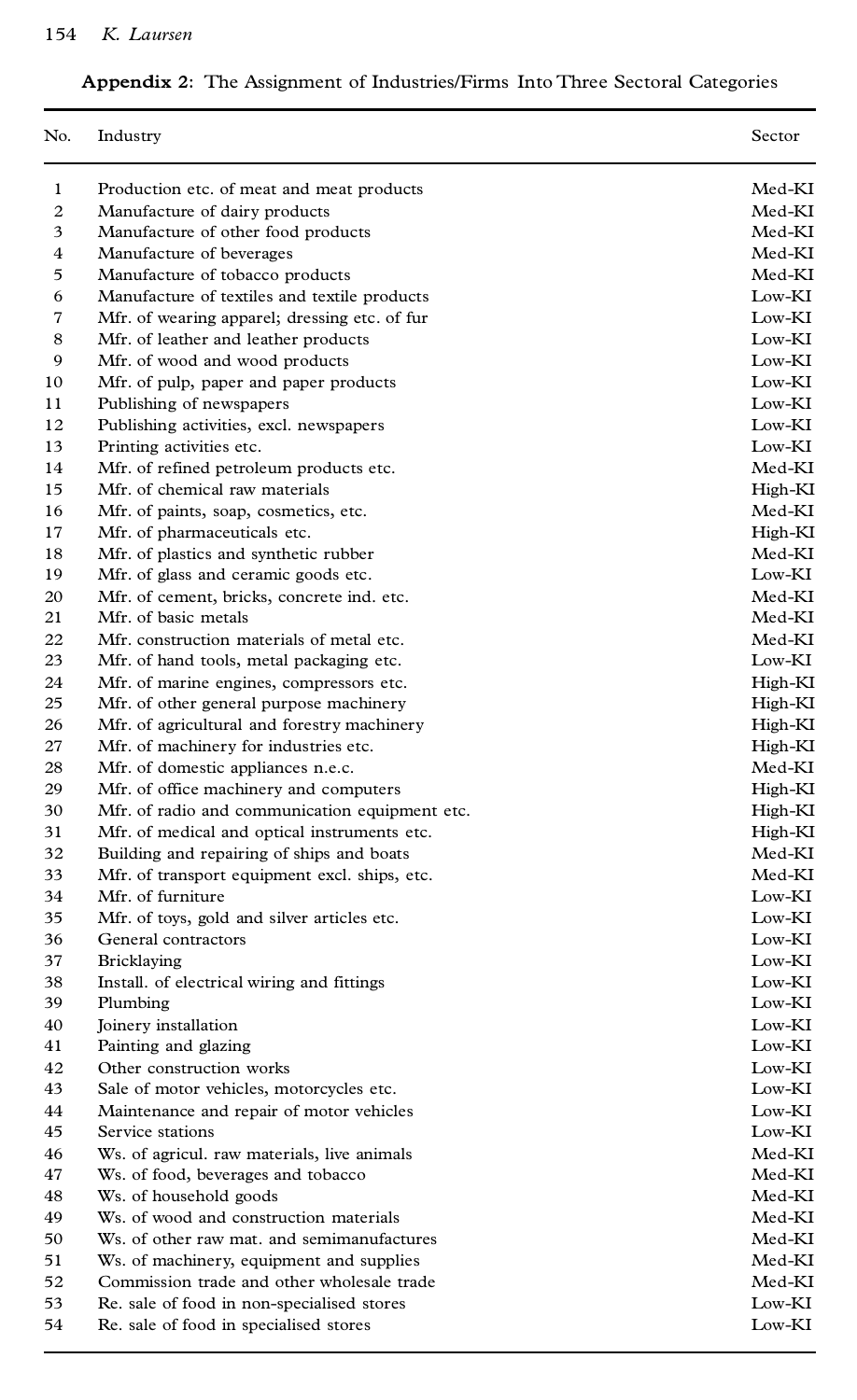# **Appendix 2:** Continued

| No. | Industry                                         | Sector             |
|-----|--------------------------------------------------|--------------------|
| 55  | Department stores                                | Low-KI             |
| 56  | Retail sale of phar. goods, cosmetic art. etc.   | $I_{\text{OW}-KI}$ |
| 57  | Re. sale of clothing, footwear etc.              | $I_{\text{OW}-KI}$ |
| 58  | Re. sale of furniture, household appliances      | $I_{\text{OW}-KI}$ |
| 59  | Re. sale in other specialised stores             | $I_{\text{OW}-KI}$ |
| 60  | Repair of personal and household goods           | $I_{\text{OW}-KI}$ |
| 61  | Hotels etc.                                      | Low-KI             |
| 62  | Restaurants etc.                                 | $I_{\text{OW}-KI}$ |
| 63  | Transport via railways and buses                 | $I_{\text{OW}-KI}$ |
| 64  | Taxi operation and coach services                | Low-KI             |
| 65  | Freight transport by road and via pipelines      | $Low-KI$           |
| 66  | Water transport                                  | $I_{\text{OW}-KI}$ |
| 67  | Air transport                                    | $I_{\text{OW}-KI}$ |
| 68  | Cargo handling, harbours etc.; travel agencies   | $Low-KI$           |
| 69  | Monetary intermediation                          | High-KI            |
| 70  | Other financial intermediation                   | High-KI            |
| 71  | Insurance and pension funding                    | High-KI            |
| 72  | Activities auxiliary to financial intermediates  | High-KI            |
| 73  | Letting of own property                          | $Low-KI$           |
| 74  | Real estate agents etc.                          | $Low-KI$           |
| 75  | Renting of machinery and equipment etc.          | Low-KI             |
| 76  | Computer and related activity                    | High-KI            |
| 77  | Research and development                         | High-KI            |
| 78  | Legal activities                                 | High-KI            |
| 79  | Accounting, book-keeping and auditing activities | High-KI            |
| 80  | Consulting engineers, architects etc.            | High-KI            |
| 81  | Advertising                                      | High-KI            |
| 82  | Building-cleaning activities                     | $Low-KI$           |
| 83  | Other business services                          | High-KI            |

*Note:* Low-KI = low knowledge-intensity sectors; Med-KI = medium knowledge-intensity sectors;  $High-KI = high knowledge-intensity sectors.$